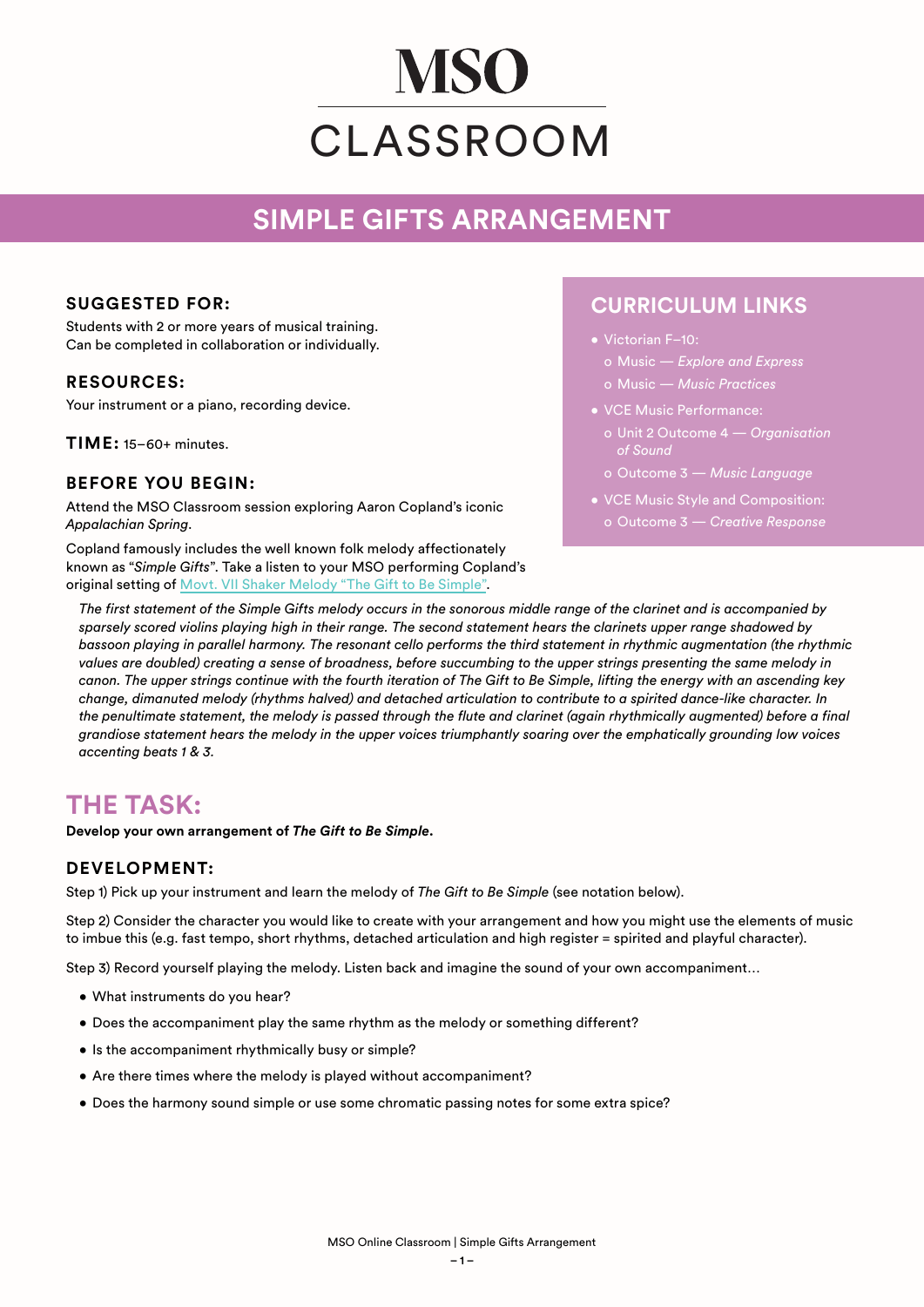#### **REFINEMENT & RECORDING:**

Step 4) Refine your arrangement by playing your imagined accompaniment on your instrument, a piano or inputting it into a notation program like Sibelius, Finale, Dorico or Noteflight etc.

Step 5) Try using a Digital Audio Workstation (DAW) like Garage Band or an acapella app to re-record your melody and add your accompaniment.



#### **EXTENSION #1: MAKE IT A MOVEMENT**

Repeat steps 2 to 5 (see above) to create 2 or more statements of the melody and accompaniment. Pull your different versions together to create an entire movement just like Copland did.

*These resources have been devised by James Le Fevre for exclusive use in MSO Online Classroom. Reproduction without permission prohibited and totally not cool.*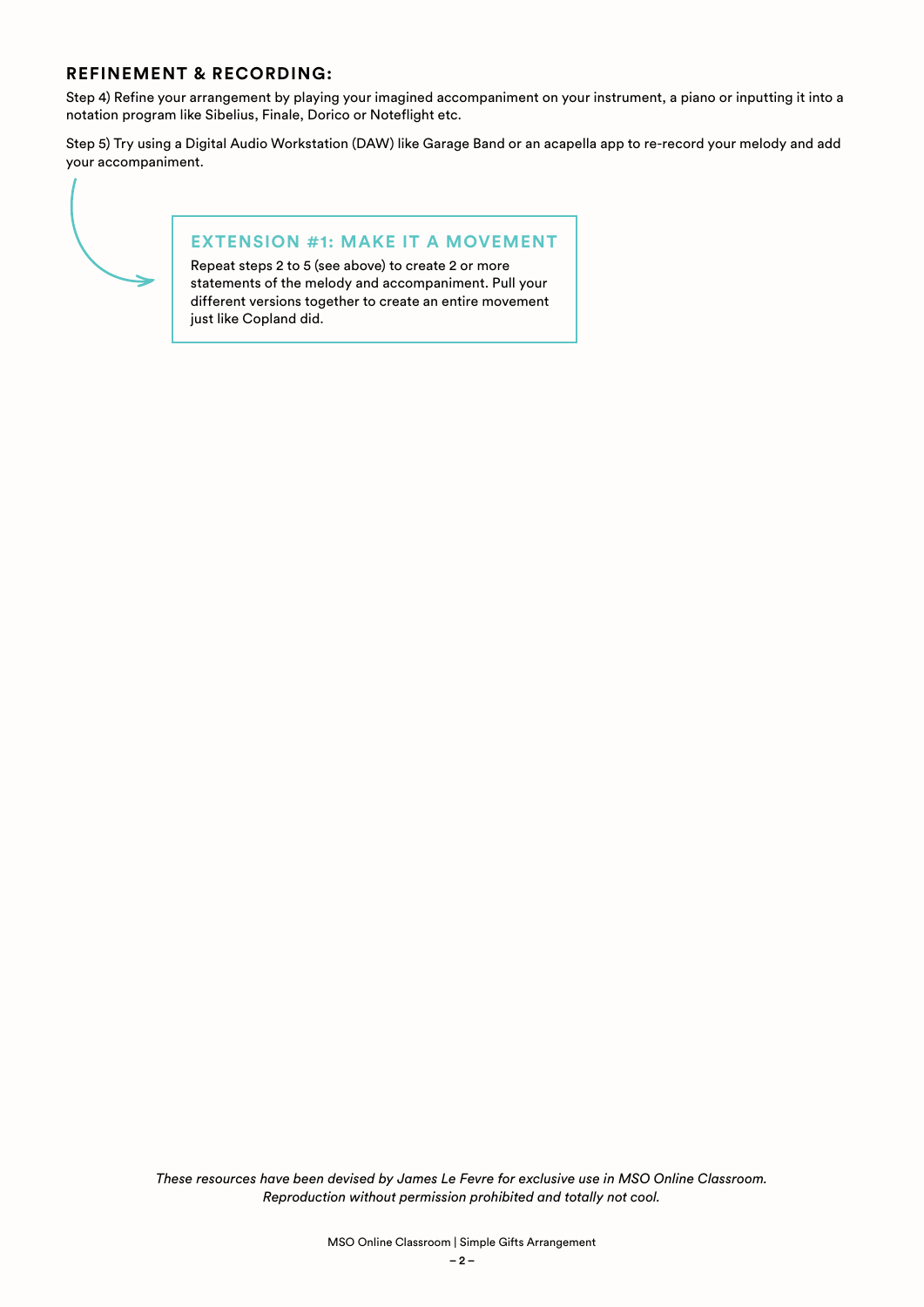THE GIFT TO BE SIMPLE

JOSEPH BRACKETT JNR. (1848)



MSO Online Classroom | Creative Activity 1: Simple Gifts Arrangement